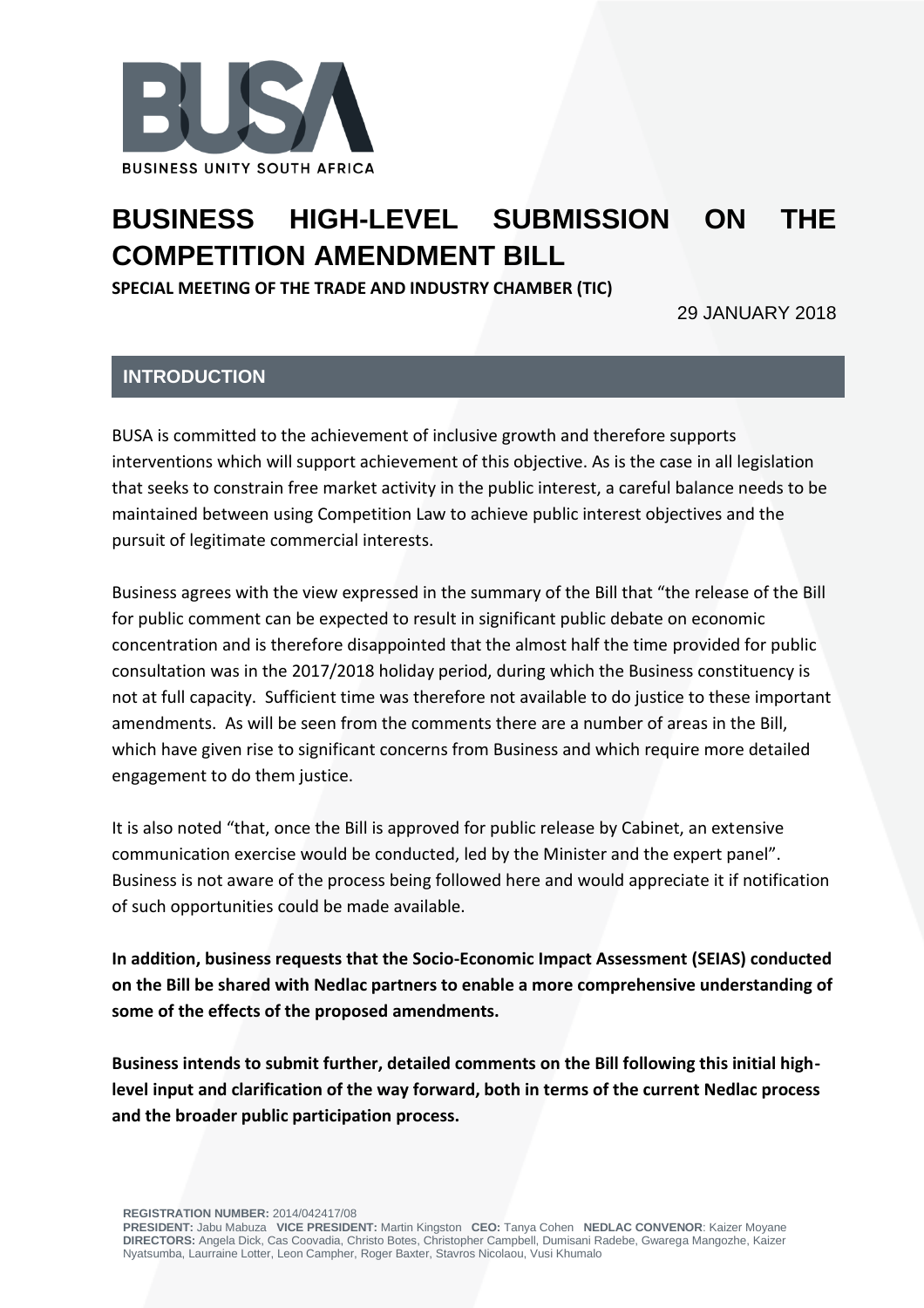

## **GENERAL**

There are a number of areas in the Bill, as identified in the detailed comments which require greater clarity:

### **Concentration**

Business noted the presentation by the EDD to Nedlac in which reliance is placed on the HHI Index as a measure of concentration, and 10 sectors of the economy are cited as having high levels of concentration based on that Index. Consultations with members have revealed that they disagree with the results of the calculations included in the presentation in that their application of the HHI methodology to their sector data results in much lower levels of concentration. It would therefore be helpful to better understand the methodology used to arrive at the figures listed in the Bill. As it stands, "market share" can be interpreted in many ways. For example, it could refer to a firm's participation in certain product lines in a market, or its share in a market (e.g. a particular bank's share in the mortgage bond market or its overall share of the banking sector – itself distinct from the financial services sector). Secondly, the measure in itself is not an accurate level of concentration and competitive harm. The process of measuring changes in the HHI index is sometimes used as a filter measure to estimate a lessening of competition, in merger control matters. Reliance on this measure in merger control is also diminishing, across all major antitrust jurisdictions.

In the Background Note preceding the Bill, it is stated that evaluation of concentration requires a skilled and experienced regulator to create an evidence based considered foundation for interventions, and that the amendments recognise that the competition authorities have these skills and experience. It is known that one of the challenges of competition authorities around the globe is the knowledge and understanding of competition regulators and courts of specific markets, and public interest goals across a wide spectrum of industries. It is therefore recognised that it will be challenging for this to be addressed given the wide ambit of the market inquiry provisions. Further clarity on how this will be given effect is required. Furthermore, huge reliance is placed by the Commission on firms / business to assist the Commission with information on specific markets in mergers and enforcement (complaints), however, a new test is introduced to be applied for adverse effects, where the Commission may make unilateral decisions based on reasonable and practicable actions that will be binding.

The significant focus on and magnification of arguments on concentration borders on treating concentration as a problem *per se*, a position which has no sound basis in competition economics, law and policy, as concentrated markets could also be characterised by effective competition and welfare benefits. It is trite in economics and competition law that dominance on its own is not a problem and the Bill itself acknowledges that concentration may also be associated with economic benefits. There is therefore limited economics and policy basis for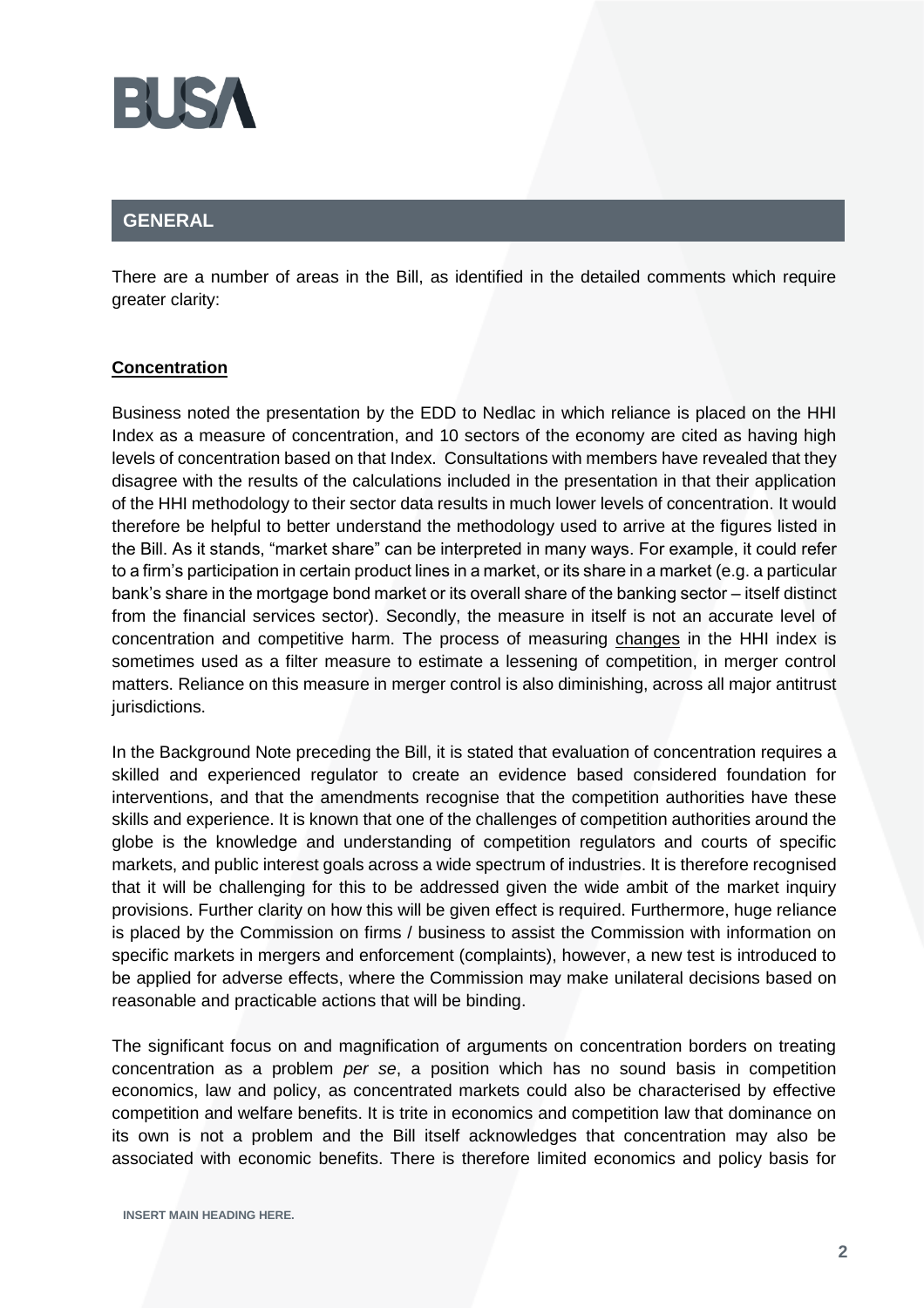

adopting such an approach. The pointed attempt to target concentration directly and remedying it e.g. through market inquiries may not be appropriate.

Concentration is itself is not a recognised economic malady. The governing test in these enquiries should remain as to whether a situation gives rise to a substantial lessening of competition, which is the benchmark economic enquiry in antitrust matters. The Bill introduces a new and undefined term in the form of "adverse effect on competition". This contemplates a lower standard than that set for other infringements of the Act, but the long-term consequences of a Market Inquiry can be drastic, including divestiture. In addition, here, binding decisions can be made by the Commission, whereas in the case of infringements of Sections 5,8 and 9, only the Tribunal can make a binding decision. The concept should be removed and replaced with the "substantial lessening of competition" concept, which is an accepted international economic benchmark.

The summary of the study does not, in fact, identify relevant markets but rather "average market shares" across broad sectors or industries. This is not in any way indicative of actual concentration levels in relevant markets as assessed in competition law and economic terms. The study relied upon reflects a snapshot at the time each merger was assessed and as such may not reflect trends in concentration levels over time nor current concentration levels. It therefore does not reflect changes in concentration levels prior to and after the mergers. It is these trends that yield useful information regarding whether concentration has remained the same, increased or decreased. Where concentration levels are reducing over time, the rationale for the proposed amendments is less compelling.

#### **Withdrawal of the Yellow Card Regime**

This arises under sections 4(1)(a) (the general category of horizontal practices), 5(1) (the general category of vertical practices), 8(c) (the general category for abuse of dominance) and 9 (price discrimination) of the Act. Currently, an infringement of those sections must give rise to a substantial lessening of competition and can only be the subject of a penalty in the case of repeat conduct of the same conduct. These categories of infringements are generally known as the *nonper se* infringements, in comparison to hard core cartels (section 4(1)(b), minimum resale price maintenance (Section 5(1), and the specified categories of abuse of dominance listed under Section 8(d) of the Act.

There are good reasons for this regime and it is entirely in line with international precedent in other jurisdictions. These sections are broadly drafted to allow the appropriate levels of flexibility for the Tribunal and the Competition Appeal Court to develop appropriate case law over time, as to categories of behaviour which should be regarded as anti-competitive under the Act.

The Bill proposes to do away with this regime. The result is that any infringement of the act, however minor, and however unclear as to whether it falls inside or outside of the Act, falls to be subjected to a penalty for a first-time infringement.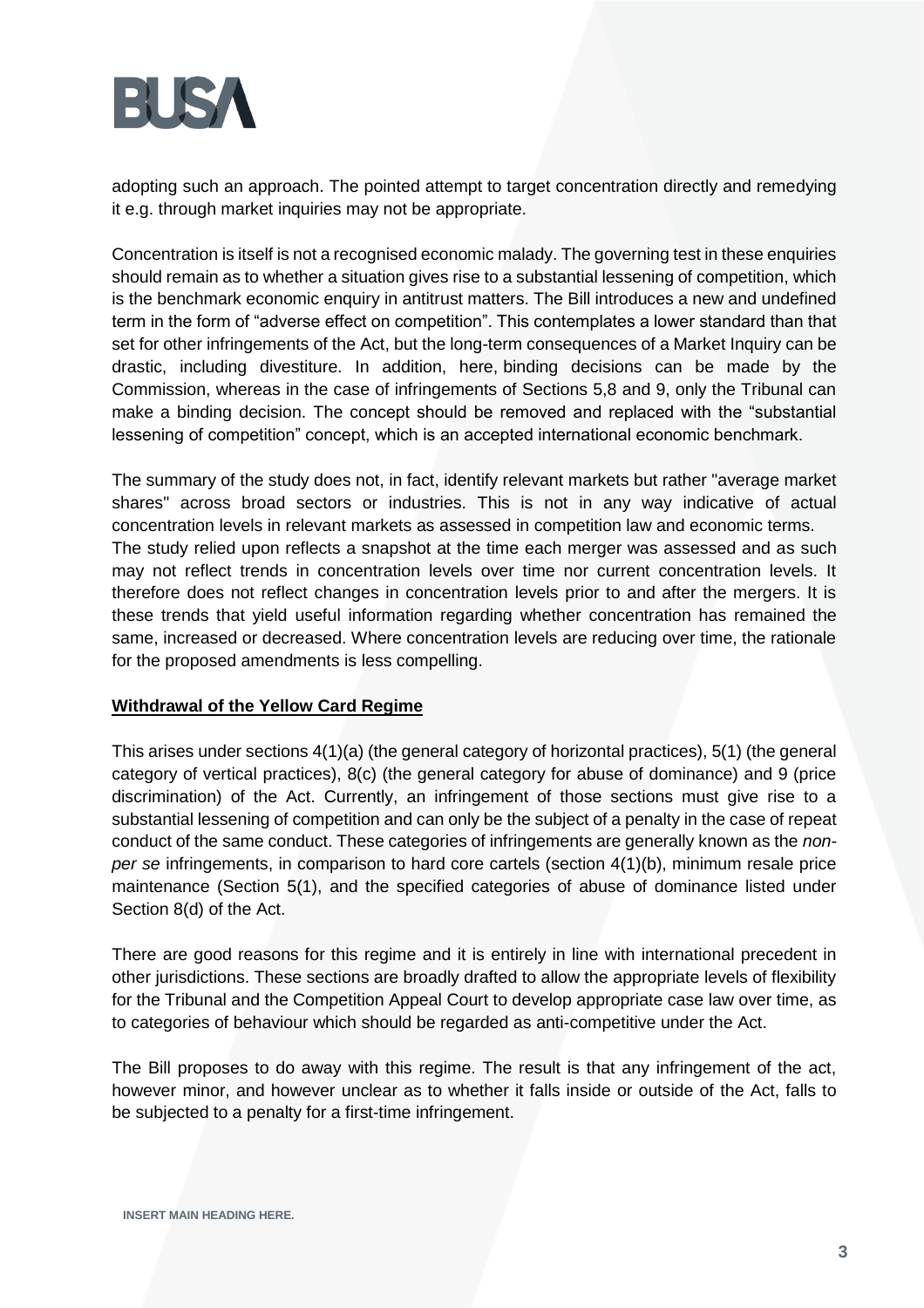

Government's view is that the abolition of this "yellow card" dispensation is aimed at enhancing enforcement of the Act and to ensure greater compliance with it by firms. It is suggested that the "yellow card" dispensation was an appropriate penalty framework at the time of the Act's commencement but, given the greater certainty that has now been developed, it is appropriate to withdraw the "yellow card" at this time.

In business' view, this analysis of the "yellow card" situation is not correct. There are very few cases on the proper interpretation of section  $4(1)(a)$ ,  $5(1)$ ,  $8(c)$  or 9. These sections were specifically designed to give the Competition Tribunal (Tribunal) and the Competition Appeal Court the opportunity to develop categories of prohibitions over time and through the development of the case law. At present, there is no "greater certainty" in the interpretation of these provisions, and it is submitted that the withdrawal of the "yellow card" dispensation is not appropriate.

There are several factors in this regard. The world economy and technologies are rapidly changing over time and one cannot prescribe for every situation in legislation. One must allow for flexibility in the introduction of new situations that will allow for fair treatment of parties. Related to this is the potential chilling effect on innovation. Whilst dominant firms might come with their own sets of problems, in many respects they are highly innovative. The withdrawal of the "yellow card" dispensation and the effective removal of section 8(c) will blunt the innovative qualities of such firms.

The same point applies in relation to section 4(1)(a). The Act, rightly, targets the traditional hardcore cartel offences. At the same time, mutual collaboration between firms is often highly beneficial for the economy, particularly in a developing country such as South Africa, which has limited resources. By withdrawing the "yellow card" dispensation under section 4(1)(a), business is concerned that this will have a serious chilling effect on the establishment of pro-competitive joint venture arrangements and positive collaboration between firms. A focus of the draft Bill is the enhancement of small businesses. It is important that the Act allow for positive and procompetitive collaboration with and between such small businesses.

Section 8(c) in its current form provides for a useful "catch all" to capture factual situations which are not specified under the Act. The effect of the deletion is that this "catch all" falls away and is replaced by the introduction of the word "including" in section 8(d). The significance of this is that the onus changes and becomes more onerous on respondents, which is also unfair.

Given that there is less legal certainty regarding conduct that is not clearly listed as being problematic (or potentially problematic) and it is therefore more difficult for a firm to assess whether it is possibly acting in contravention of section 8 in respect of unlisted conduct, it is more fair and reasonable to keep the onus in this regard on the Competition Commission in respect of conduct which is not clearly listed in section 8. Business accordingly submits that the existing section 8(c) should not be deleted or amended and that the word "including" which it is proposed be inserted at the end of section 8(d) be deleted.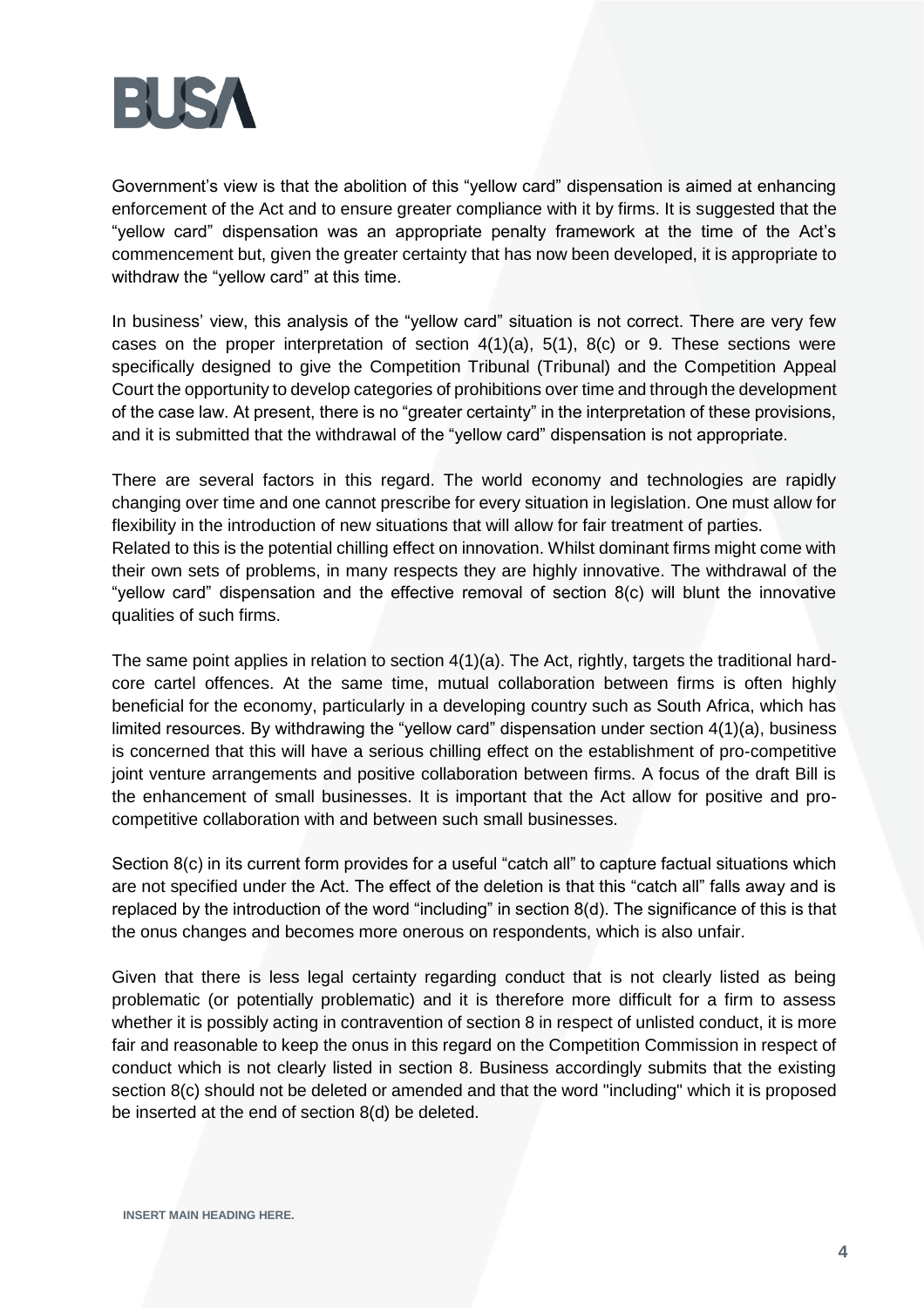

An area of real concern will be in relation to the creation of joint ventures, which should be fundamental to the development of inclusive growth. Joint ventures between different types of competitors fall to be assessed under section 4(1)(a). So, if two or three competitors get into a joint venture and are adjudicated to fall on the wrong side of the line, under the current system, they would not pay a fine, but could adjust their arrangements to comply with the prohibition. Business is concerned that the change will chill the entrepreneurial instincts of firms to enter into joint ventures at all, and that does not help to grow the economy at all. The same applies to dominant firms such as Google and Microsoft, which are still highly innovative. The withdrawal of 8(c) and its yellow card cover, will discourage lawful innovation for those firms, for fear of picking up a fine for being on the wrong side of the law.

#### **Joint Purchasing Agreements/ Buying clubs**

Worldwide, these Joint Purchasing Agreements/ Buying clubs are regarded as being procompetitive and beneficial to consumers. Section 4(1)(b) still prohibits "agreement on a purchase price" and has had the effect of making such arrangements per se unlawful in South Africa, exposing participants to a fine. If one is engaging in major changes of the Act, this is one critical amendment that should be made, by removing the words "or purchase price". This does not mean that such an arrangement would be free of scrutiny, but it would just fall to be assessed under the non-per se umbrella of Section 4(1)(a).

This is an issue which has vexed businesses in South Africa since the inception of the Act. On an ordinary interpretation of this section, it means that joint purchasing arrangements or "buyers' clubs" are per se prohibited under the Act. World-wide, it is recognised that these kinds of arrangements are pro-competitive and should be encouraged. In Europe, for example, where Article 101 is supplemented by binding guidelines, the guidelines on horizontal arrangements set out an effects-based (or "rule-of-reason") analysis and specifically recognise that horizontal cooperation agreements, such as joint purchasing arrangements can lead to "substantial economic benefits". This gap in our law should be recognised and the reference to purchase prices should be removed from section 4(1)(b).

On this basis, then, joint purchasing arrangements would fall to be judged under section 4(1)(a) which would still allow non-competitive arrangements to be penalised.

In relation to section  $4(1)(a)$  please also see comment relating to the deletion of section  $8(c)$ below.

Furthermore, business suggests that the drafters should look at amending section 4 of the Act to deal with the characterisation test decisively and to also deal with section 4 (2) the Act, which deals with a presumption of collusion. Business is of the view that section 4(2) has been ineffective and has not been successfully utilised by the competition authorities.

Business submits that there are pro-competitive gains that are derived, especially by small business, when it comes to joint procurement when dealing with big entities. It would be beneficial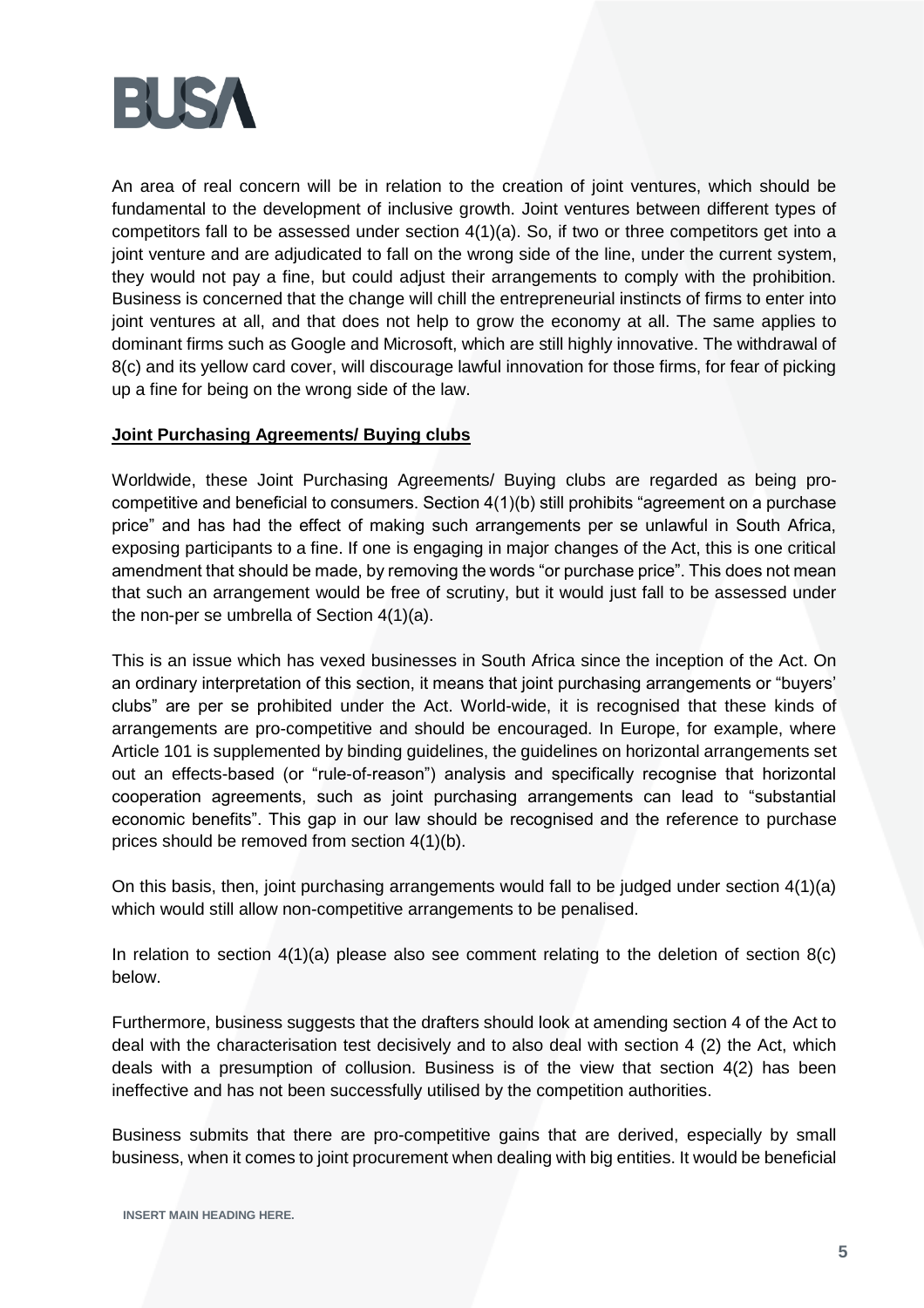

to entities to not be automatically found guilty when it comes to joint purchasing arrangements. As such arrangements, especially when dealing with international markets, can be procompetitive for the consumers and the South African economy.

Business therefore propose a deletion of section 4 (2), (3), and (4). In addition, it is suggested that a new section 4 (2) dealing with characterisation be added. This section should be clear that where an agreement between competitors is found to exist and the intentions and outcomes of such agreement when properly characterised, are to the benefit of consumers, then such conduct, properly construed, does not fall within the ambit of the prohibitions in section 4(1). The onus to prove that the conduct does not fall within the ambit of section 4(1) should be with the respondents.

This proposed amendment can also deal with concerns regarding the prohibition in relation to the fixing of a purchase price.

#### **Abuse of Dominance**

The dangers of withdrawing the yellow card protection provided by Section 8 (c), have been referred to above. This approach should be reconsidered. Other changes to this Section include the introduction of a number of vague concepts such as "unreasonable condition" and "their relevant cost benchmark". It is not clear what those terms mean, and in the absence of a clear definition or elaboration, the section becomes extremely unfair for firms, given that conduct on the wrong side of the line exposes them to an immediate fine.

#### **Merger Control**

Having regard to subsection (3), the intention of the subsection appears to be that the competition authorities would have the power to prohibit the series of transactions that effectively accumulated into a merger? For example, if a firm acquires a non-controlling 15% shareholding in year 1, subsequently increases that shareholding to non-controlling 30% in year 2, and in year 3 to 51% - currently, only the latter would be notifiable as a merger. Currently, if the acquisition of the move from 30% to 51% was prohibited, then the 30% shareholding would continue to be held by the acquiring firm. The proposed amendment implies that if the move from 30% to 51% is prohibited – a firm may have to divest of its entire shareholding in the target firm, including the 30% noncontrolling interest, because all three tranches would be one. Any divestment that is required may amount to an unlawful deprivation that does not accord with section 25 of the Constitution of the Republic of South Africa, 1996. Although the "series of transactions" may be regarded as occurring simultaneously for the purposes of a competitive assessment, it cannot be correct in law that a prohibition of the final merger in the series amounts to a prohibition of the entire series, and that divestiture may lawfully be ordered. In terms of section 60(1) of the Principal Act, divestiture in the context of mergers may only be ordered by the Tribunal if a merger is "implemented in contravention of Chapter 3". The possible effect of the proposed amendment is that a firm may be ordered to divest itself of shareholdings acquired lawfully. Wording should be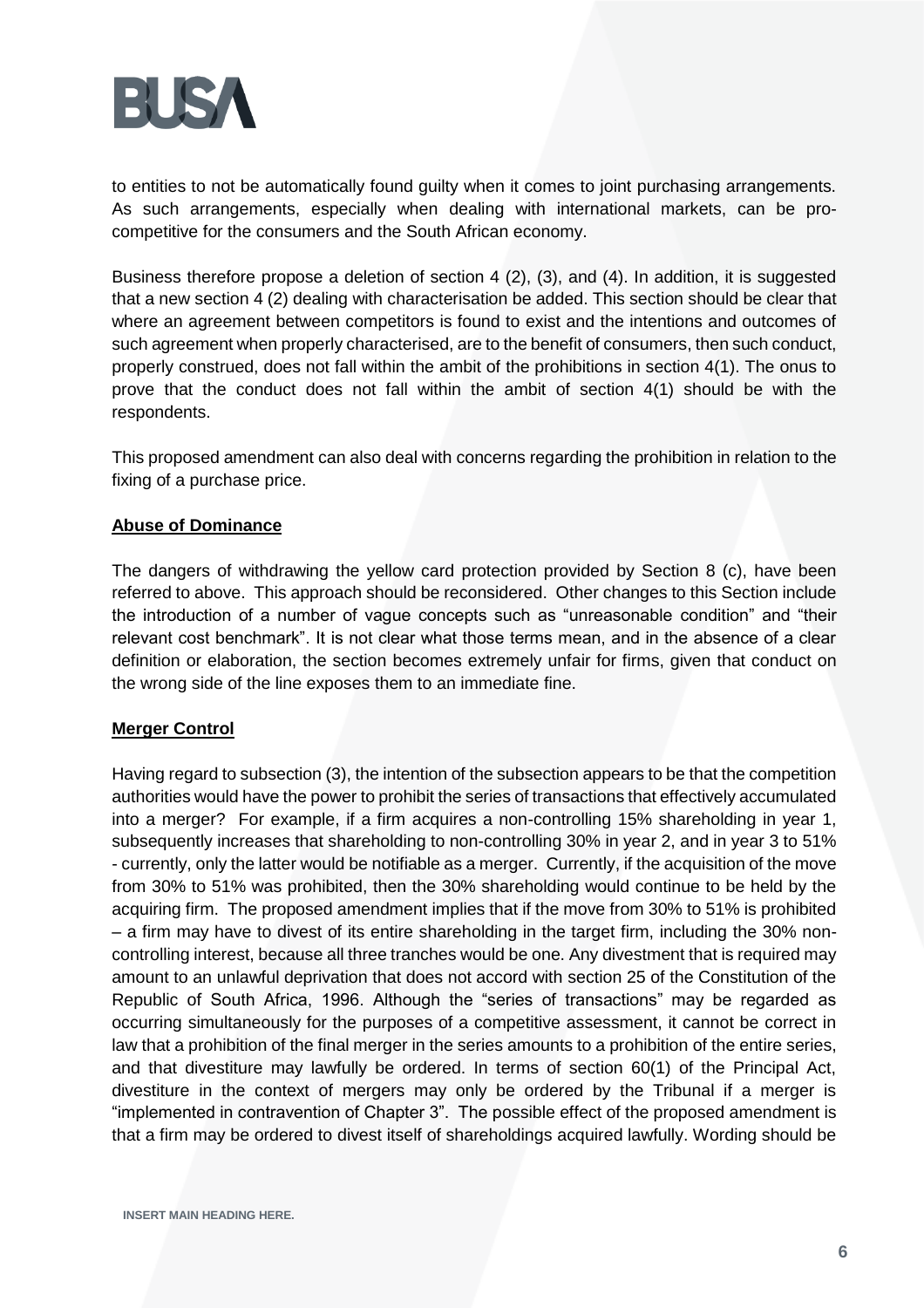

included in the amendment that specifically excludes divestiture as a potential remedy, should the final transaction in the series be prohibited.

Business suggests that a merger should be determined in accordance with the market conditions prevailing at the time when the merger is concluded. The competition authorities should prohibit that one transaction that brings the merger into the competition authorities' scope.

It is in principle unclear what is sought to be safeguarded / regulated through this proposed amendment. There are well-established principles for the meaning of control. Placing noncontrolling stakes within the purview of competition authorities' jurisdiction will create difficulties for investors and could serve to discourage or delay investment. The competition authorities should be able to clearly show that the acquisition of a minority shareholding – that would not normally be notifiable – poses a significant threat to competition in the relevant market to be empowered to scrutinise the acquisition.

For regulatory and market certainty, it is critical that a separate amendment be included to spell out in detail the process to be followed in engaging with the EDD, where the Minister has indicated that he wishes to participate in a particular merger. The process for assessment by the Commission is clearly set out in the Act, but the Act is completely silent on the processes for engagement with the EDD. There is no indication as to how long the EDD should have to assess the merger, how they should be engaged, and the status of their views when compared to the Commission, which also has independent powers to conduct public interest assessments. At present, this is entirely opaque to anyone involved in the merger process. Mergers are time sensitive, and Business strongly advocates that this situation be addressed in the Bill, to avoid unnecessary delays and arbitrage arising between the two regulatory agencies.

#### **Market Inquiries**

The Bill makes extensive amendments to the provisions of the Act dealing with Market Inquiries, with a particular focus of reducing issues of concentration in the South African economy.

Business is of the view that caution should be applied in the Commission using Market Inquiries as a back door to addressing situations they cannot effectively prosecute under Sections 5, 8 and 9, which appears to be the intention. Market Inquiries are very expensive and time consuming. Considerable extra resources and funding will need to be provided to the Commission to carry out this expanded role

Regarding the proposed changes to the market inquiry regime, a reasonable and objective jurisdictional threshold should be present before any such investigation is triggered.

Business welcomes the deletion of the complex monopoly provisions as these were, in business' view, unworkable as they may outlaw legitimate parallel conduct of market participants who have no ability to prevent falling foul of these provisions.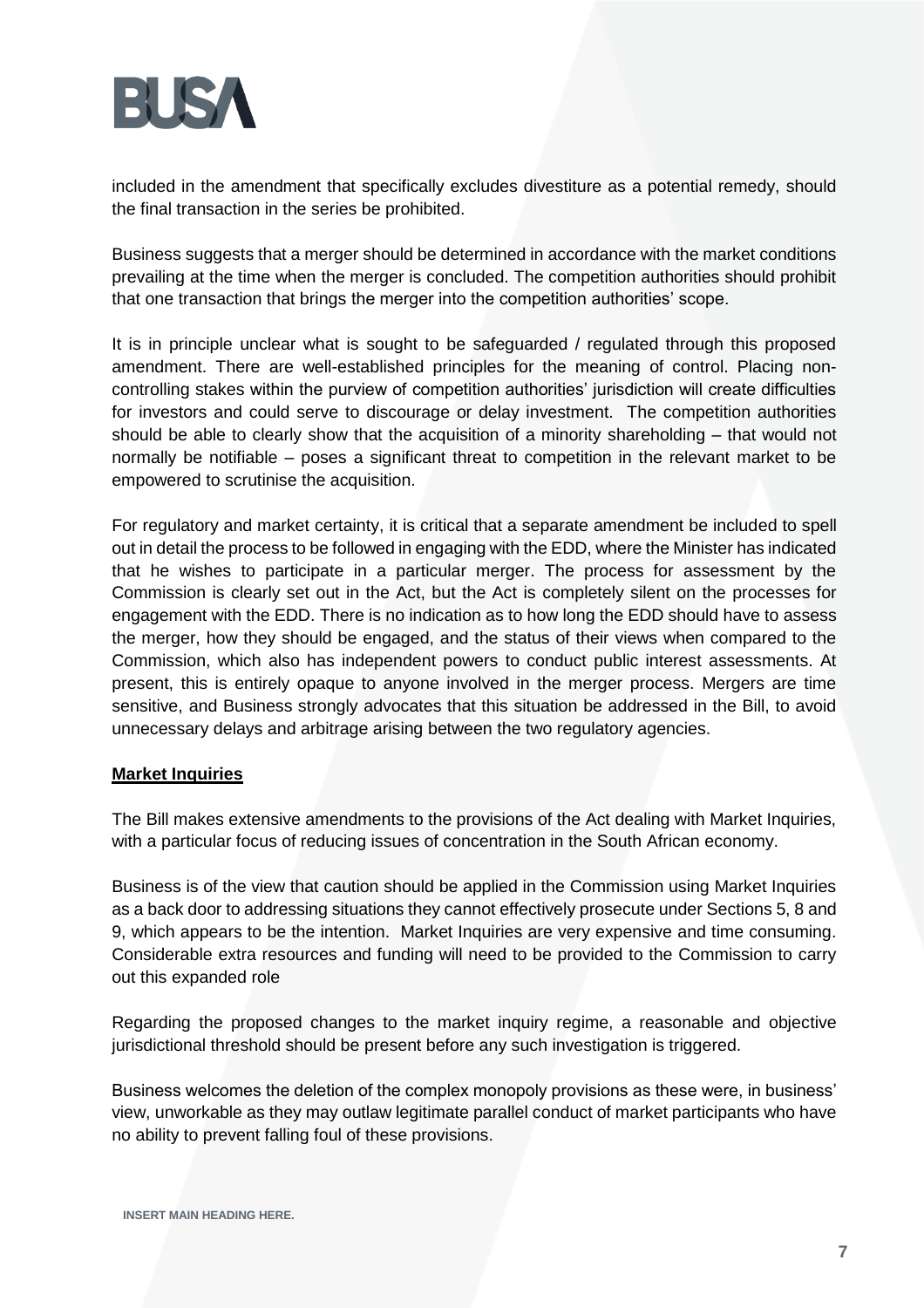

Regarding the consideration of mergers, the Bill proposes that when deciding whether a merger can be justified on public interest grounds, the Competition Authorities must consider the effects that the merger will have on the ability of small firms controlled or owned by historically disadvantaged individuals (HDIs) to effectively enter into, participate and expand within the market. However, clarity is required on how the Bill will promote broader public interest factors in merger analysis whilst balancing the primary purpose of competition law policy. Clarity is required on the substantive provisions on the public interest goals, considering that they have far-reaching impact, especially in respect of market inquiries.

#### **Need to address anti-competitive price discrimination**

Business appreciates and supports the Minister's objective behind the proposed amendments to this section to address the effects of anti-competitive price discrimination on Small, Medium and Micro Enterprises (SMMEs) and firms controlled by historically disadvantaged individuals (HDIs). However, the drastic shift in onus from the complainant to the respondent firm to show that differential pricing (as contemplated in sections 9(1)(b) and 9(1)(c)) "is not likely to have the effect of preventing or lessening competition" is extremely onerous. It is respectfully submitted that the shift in onus opens the door for potentially unsubstantiated, spurious and vexatious complaints against respondent firms, in circumstances where they do not have the wide-ranging investigative powers afforded to the Commission – including those aimed at gathering confidential market and firm-specific information from third parties. The incidence of price differences in the economy is vast and the proposed amendments are likely to give rise to an abuse of the section 9 process. Business' concerns are compounded by the move away from the existing test of establishing that the price discrimination is "likely to have the effect of substantially preventing or lessening competition" which is particularly onerous in circumstances where a contravention will now attract a penalty for a first-time offence.

#### **Role of the Minister**

With respect to the participation of the Minister in competition instruments and procedures, greater clarity and specifics are required to understand precisely how far this participation would apply.

Business is of the view that the scope of the Minister's involvement should continue to be limited to making representations on public interest grounds. To do otherwise, is to elevate the Minister to a quasi-competition regulator alongside the Commission, which undermines the independence of the Regulator.

Business proposes that the Minster may only lodge an appeal if he/she was a party to the original proceedings. As he/she would have no locus standi if they were not party to the original proceedings. Allowing appeals by the Commission and/or the Minister may lead to a lack of commercial certainty for merging parties – i.e. they could be caught up in litigation long after a merger is commercially viable, or a long-stop date expires. This may result in a constructive prohibition and a disincentive to invest by foreign (and, for that matter, local) buyers – especially